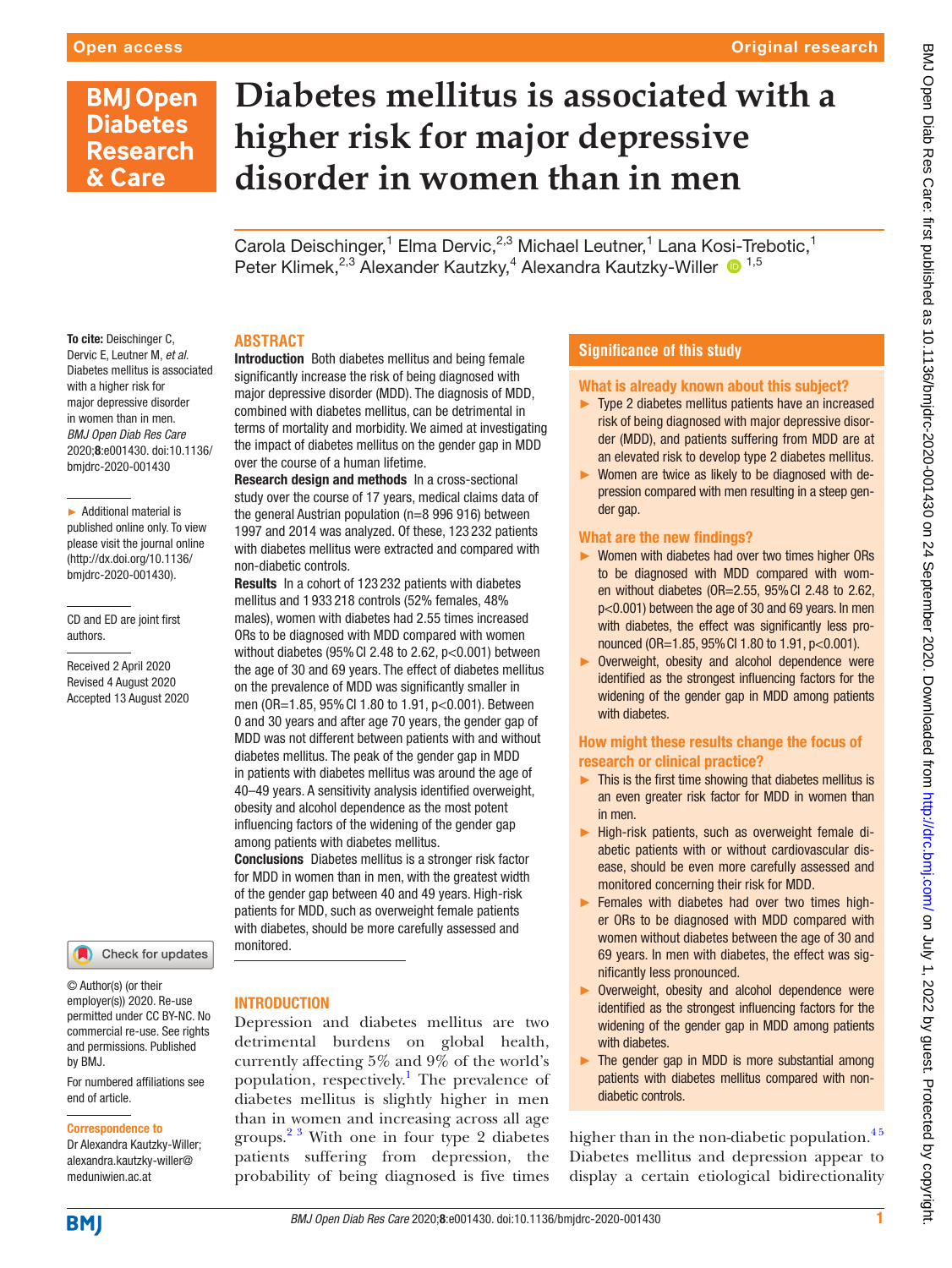as also patients with depression show an elevated risk to develop type 2 diabetes mellitus. $6$  In combination, these two chronic conditions result in 4.5 times higher health-care costs than for diabetes patients without depression<sup>[7](#page-5-1)</sup> due to both diseases being associated with an increase in mortality and morbidity.<sup>8</sup>

Type 2 diabetes mellitus is a chronic, non-communicable disease with serious long-term complications such as cardiovascular, peripheral vascular, ocular, neurologic, renal and reproductive abnormalities. Depression worsens the prognosis in patients with diabetes by increasing the rate of diabetic complications as well as the risk of cardiac mortality.<sup>[8 10 11](#page-5-2)</sup>

Depression affects mortality and morbidity negatively in both sexes.<sup>[8](#page-5-2)</sup> In female patients with diabetes, however, it results in a 2–3 times higher risk for cardiovascular diseases compared with women without diabetes.<sup>3 12</sup> The postmenopausal decrease in the seemingly cardioprotective estrogen $13$  and the perimenopausal peak of depression may explain this more pronounced effect in patients with diabetes. $14$  With women being twice as likely to be diagnosed with depression than men, there is a steep gender gap in the diagnosis of depression, which might be influenced by an interaction of diabetes mellitus with the diagnosis of depression.<sup>4 5 15 16</sup> Reflecting on these previous findings, we investigated the effect of diabetes mellitus on the gender gap in major depressive disorder (MDD) as well as incidence rates for depression over the course of a lifetime.

#### STUDY DESIGN AND METHODS

A cross-sectional study of a medical claims database spanning 17 years of data from the Austrian Ministry of Health was conducted. The database contained records of all hospitalized Austrians between 1997 and 2014 (n=8 996 916), a total number of 45000000 hospital stays. Each record consists of a unique patient and stay identifier, the patient's age group, sex, primary diagnose, secondary diagnoses as well as hospital entry and exit dates. The database includes 1699 disorders classified with threedigit International Classification of Diseases, 10th Revision (ICD-10) codes. In Austria, for each hospital stay, a primary diagnosis is determined and a varying number of secondary diagnoses might be added. To ensure the comparability of health status of our study population, we restricted the analysis to patients without any hospital encounters from 1997 to 2002 and at least one hospital stay between 2003 and 2014. Furthermore, the ICD coding system changed to ICD-10 2001 in Austria in the early 2000s; mixing different classification systems would have rendered the analysis unreliable. We proceeded to select diabetes mellitus patients and an appropriate control group. We defined all patients with at least one diagnosis from the range E10–E14 in the years 2003–2014 (main or side diagnosis) as patients with diabetes and the rest of the population as controls. Patients with depression were identified with the ICD-10 code of F32 or F33

(main or side diagnosis). All patients were categorized into 10-year age groups starting with age 10–19, 20–29, up to 70–79 years. For each age group, we calculated ORs for being diagnosed with MDD in patients with diabetes mellitus and the control group. A similar approach was used to calculate ORs for diagnoses that potentially promote depression. The gender gap was calculated as the ratio between these ORs for women and men. A series of sensitivity analyses was conducted to assess the robustness and potential confounders of our results by excluding patients with diagnoses potentially promoting depression (overweight and obesity (ICD-10 code E66), nicotine dependence (F17) and alcohol-related disorders (F10), renal failure (N17 and N18), cardiovascular disorders (I20–I25), stroke (I63 and I64), atherosclerosis (I70), peripheral artery diseases (I73), hypothyroidism (E02 and E03), cancer (C00–C97 and D00–D48), sleep disorders (G47) and post-traumatic stress disorder (PTSD) (F43)). By excluding these patients, we were able to determine whether the observed relations between depression and diabetes are confounded by any of these diagnoses.

#### RESULTS

#### Baseline characteristics

We focused on the age groups 30–69 years, with a total of 123232 patients with diabetes (43269 women, 79963 men) and 1933218 controls because there was no significant difference in the gender gap between the diabetes mellitus group and the general population before age 30 years and after 69 years. As visible in [table](#page-2-0) 1, 10.54% of all patients with diabetes had been diagnosed with MDD (15.63% of women, 7.79% of men). The control group (no diabetes mellitus) consisted of 1933218 patients (970625 women, 962593 men), 5.41% of which had received the diagnosis MDD (6.53% of women, 4.28% of men). Baseline characteristics of the population <30 years can be found in the [online supplemental S1 and](https://dx.doi.org/10.1136/bmjdrc-2020-001430) [S2](https://dx.doi.org/10.1136/bmjdrc-2020-001430). Patients with diabetes had more hospital days, stays, a higher total number of diagnoses and were more likely to be diagnosed with obesity and overweight, nicotine dependence, alcohol-related disorders, sleep disorders, MDD, cardiovascular disease, cerebral infarction, diseases of arteries, arterioles and capillaries, kidney failure, hypothyroidism and cancer when compared with the non-diabetic control group.

#### Sex-specific baseline characteristics

Female patients with diabetes were older and had on average slightly more diagnoses and hospital days than their male counterparts. The most frequent diagnoses for female and male patients with diabetes overlapped for the most part (E11 - type 2 diabetes mellitus,  $I10 - I$ hypertension, E78 - lipoprotein metabolism disorder, E14 – unspecified diabetes mellitus), except for urinary tract infection (N39) in women and chronic ischemic heart disease (I25) in men.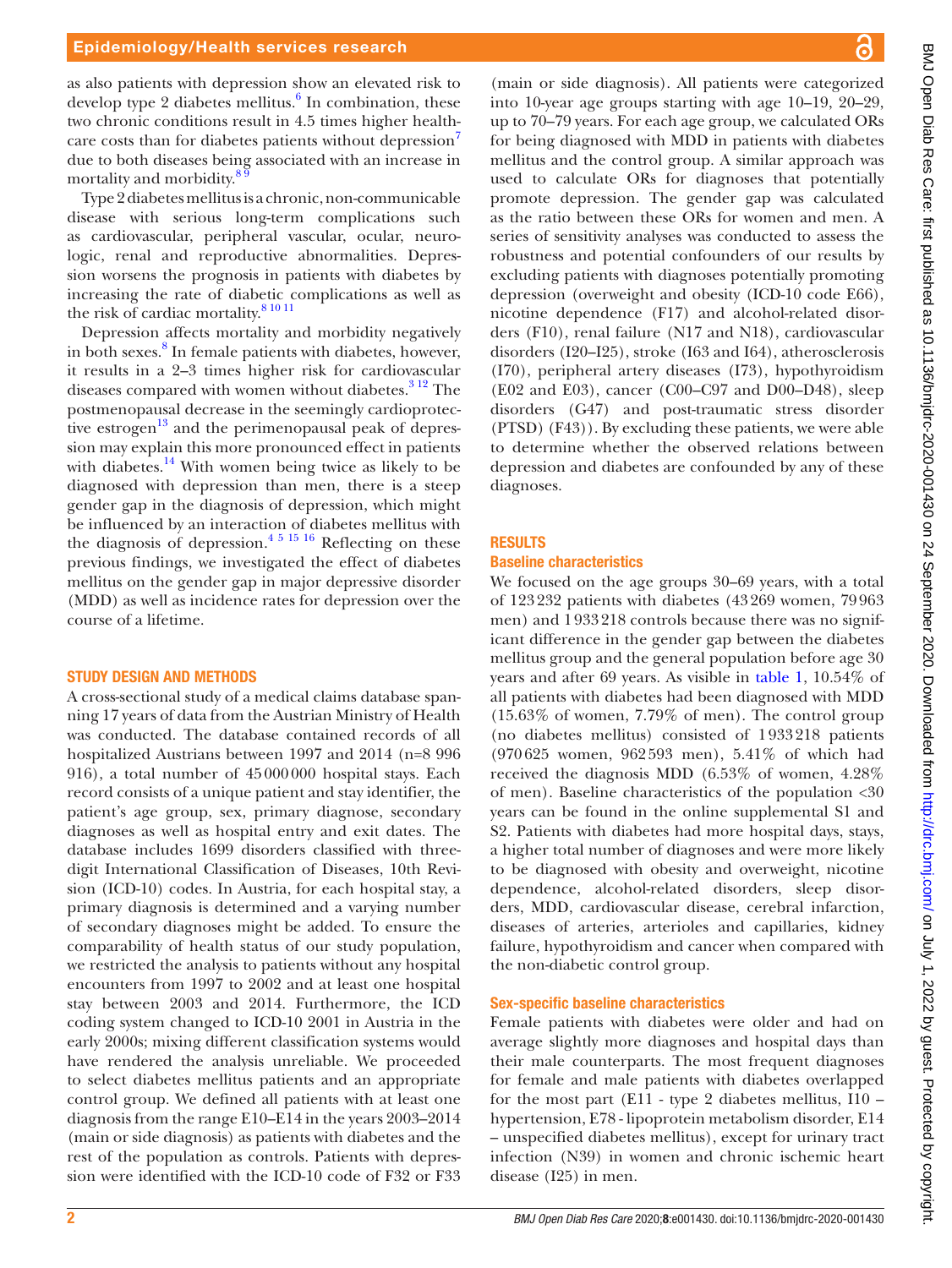<span id="page-2-0"></span>Table 1 Baseline characteristics and prevalence (in %) of major depressive disorder and possible confounding factors for depression among all patients between the age of 30 years and 69 years with and without diabetes mellitus in Austria from 2003 to 2014

|                                                                      | <b>With diabetes</b> |                  |                   | <b>Without diabetes</b> |               |                                     |
|----------------------------------------------------------------------|----------------------|------------------|-------------------|-------------------------|---------------|-------------------------------------|
| <b>Parameters and diagnoses</b>                                      | All                  | Female           | <b>Male</b>       | All                     | <b>Female</b> | <b>Male</b>                         |
| Age (in years)                                                       | $57.53 \pm 9.22$     | $57.7 + 9.53$    | $57.44 \pm 9.04$  | 48.65±10.87             |               | $48.18 \pm 10.89$ $49.13 \pm 10.83$ |
| Hospital stays                                                       | $5.89 + 8.31$        | $5.89 \pm 8.26$  | $5.89 \pm 8.34$   | $2.85 \pm 4.53$         | $2.88 + 4.63$ | $2.82 \pm 4.43$                     |
| Hospital days (in days)                                              | $47.52 \pm 75.17$    | 47.85±73.24      | $47.33 \pm 76.19$ | $17.07 + 52.39$         |               | 16.15±51.43 17.99±53.32             |
| Number of hospital diagnoses                                         | $10.22 \pm 7.72$     | $10.27 \pm 7.73$ | $10.2 \pm 7.7$    | $3.88 + 4.03$           | $3.8 + 3.93$  | $3.96 + 4.13$                       |
| All patients                                                         | 123232               | 43269            | 79963             | 1933218                 | 970625        | 962593                              |
| E66 – obesity and overweight (in %)                                  | 26.41                | 31.07            | 23.89             | 4.33                    | 4.36          | 4.30                                |
| F17 - nicotine dependence (in %)                                     | 12.33                | 8.59             | 14.36             | 4.63                    | 3.13          | 6.13                                |
| F10 – alcohol-related disorders (in %)                               | 5.79                 | 2.57             | 7.54              | 3.88                    | 1.90          | 5.88                                |
| $G47$ – sleep disorders<br>(in %)                                    | 6.38                 | 3.88             | 7.74              | 2.38                    | 1.10          | 3.67                                |
| F32-F33 - depression<br>(in %)                                       | 10.54                | 15.63            | 7.79              | 5.41                    | 6.53          | 4.28                                |
| $120-125$ – cardiovascular diseases (in %)                           | 24.37                | 17.29            | 28.21             | 4.9                     | 2.53          | 6.66                                |
| I63-I64 - cerebral infarction (in %)                                 | 6.44                 | 5.14             | 7.15              | 1.28                    | 0.90          | 1.66                                |
| I70-I79 - diseases of arteries, arterioles<br>and capillaries (in %) | 6.99                 | 5.03             | 8.05              | 0.84                    | 0.52          | 1.16                                |
| N17-N19 - acute kidney failure and<br>chronic kidney disease (in %)  | 5.45                 | 4.83             | 5.78              | 0.78                    | 0.50          | 1.05                                |
| E02-E03 - hypothyroidism (in %)                                      | 5.51                 | 9.60             | 3.30              | 2.04                    | 3.05          | 1.03                                |
| C00-D48 - neoplasms<br>(in %)                                        | 1.51                 | 2.08             | 1.19              | 1.39                    | 1.83          | 0.95                                |

#### Sex-specific comparison of the diagnosis MDD in the general population over the course of a lifetime

As illustrated in [figure](#page-2-1) 1, female patients with diabetes displayed a higher risk for developing MDD compared with men with diabetes and the non-diabetic control group in all age groups starting in and around puberty. In the age group of 10–19 years, women (3.07%) display a higher probability of being diagnosed with MDD than



<span id="page-2-1"></span>**Figure 1** Percentage of patients with diabetes diagnosed with MDD compared with patient without diabetes: gender gap of female and male patients suffering from depression is larger in the diabetes cohort between age 30 and 69 years (female diabetes patients: OR=2.55, 95%CI 2.48 to 2.62, p<0.001; male diabetes patients: OR=1.85, 95%CI 1.80 to 1.91, p<0.001). MDD, major depressive disorder.

men (1.84%). The most prominent gender gap in MDD among patients with diabetes mellitus could be found between the age of 40 and 49 years. Known diagnoses that are potentially promoting depression were compared in patients with diabetes and patients without diabetes. The analysis showed that women suffering from diabetes mellitus versus women without diabetes between the age of 40 and 49 years had the highest ORs of having diseases potentially related to depression such as cardiovascular diseases (OR females=5.48; OR males=4.05), overweight and obesity (OR females=12.37; OR males=7.82), stroke (OR females=4.17; OR males=3.55), lipoprotein metabolism disorders (OR females=8.73; OR males=5.65), renal failure (OR females=8.80; OR males=5.84) and sleep disorders (OR females=3.31; OR males=1.97), compared with any other age group and compared with men with diabetes (see [figure](#page-2-1) 1 and [online supplemental S3 and S4](https://dx.doi.org/10.1136/bmjdrc-2020-001430) for details).

#### Impact of diabetes mellitus on the gender gap in MDD

In this study, the gender gap in depression is greater in the diabetes cohort than in non-diabetic controls between the age of 30 and 69 years (see [figure](#page-2-1) 1). Here, women with diabetes are at an increased risk to be diagnosed with MDD compared with women without diabetes (OR=2.55, 95%CI 2.48 to 2.62, p<0.001), whereas men with diabetes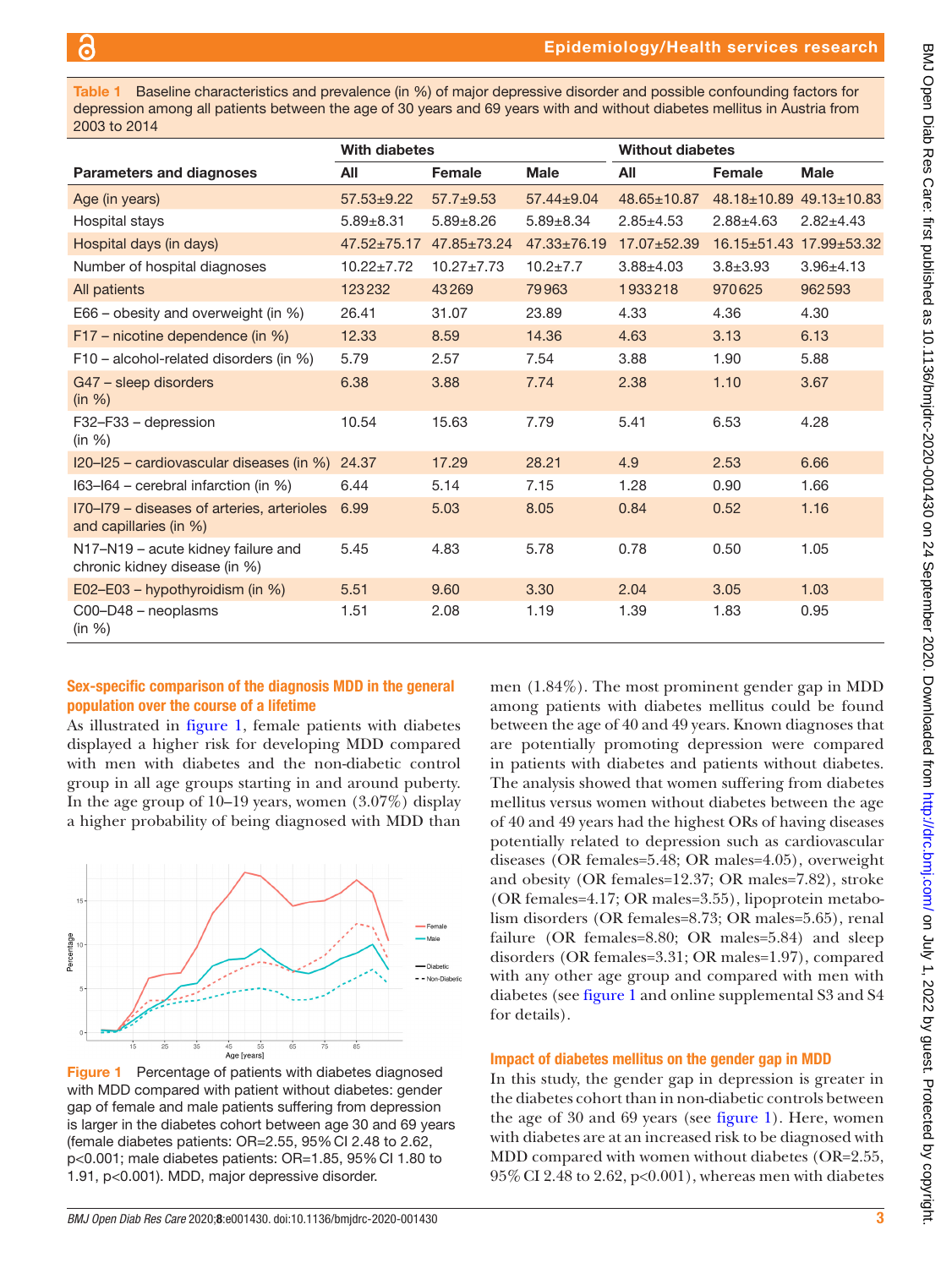

<span id="page-3-0"></span>Figure 2 Sensitivity test showing confounding factors for the wider gender gap in MDD among patients with diabetes: obesity (ICD-10 code E66) and alcohol-related disorders (F10) significantly reduced the effect size of diabetes on the gender gap in the diagnosis of depression. Renal failure (N17 and N18), nicotine dependence (F17), cardiovascular diseases (I20–I25), stroke (I63 and I64), atherosclerosis (I70), cancer and PTSD (F43) did not affect the gender gap. ICD-10, International Classification of Diseases, 10th Revision; MDD, major depressive disorder; PTSD, post-traumatic stress disorder

only have a 1.85 times higher risk when compared with men without diabetes  $(95\% \text{ CI } 1.80 \text{ to } 1.91, \text{ p} < 0.001)$ , which is significantly lower than in women  $(p<0.0001)$ . In other words, women with diabetes showed a gender gap with a 1.37-fold  $(95\% \text{ CI} 1.32 \text{ to } 1.43)$  increased risk for the diagnosis of depression when compared with male patients with diabetes between the age of 30 and 69 years.

When investigating F32 (MDD, single episode) and F33 (MDD, recurrent) as separate entities, the results did not change significantly (see [online supplemental figures](https://dx.doi.org/10.1136/bmjdrc-2020-001430) [S5–S8](https://dx.doi.org/10.1136/bmjdrc-2020-001430) in supplementary materials).

To investigate possible confounding factors for the greater gender gap in depression among diabetes patients between 30 and 69 years, we conducted a sensitivity test [\(figure](#page-3-0) 2) on diagnoses that potentially influence depression risk. Renal failure (N17 and N18), nicotine dependence (F17), cardiovascular diseases (I20–I25), stroke (I63 and I64), atherosclerosis (I70), cancer and PTSD (F43) did not affect the gender gap. We could identify overweight and obesity (E66) as one of the most important influencing factors for the gender gap. A similar effect could be detected for alcohol-related disorders (F10).

#### **DISCUSSION**

We aimed at investigating the effect of diabetes mellitus on the gender gap in MDD. This is the first study showing that diabetes mellitus is a stronger risk factor for depression in women than in men. The gender gap in the diagnosis of depression is significantly larger in patients with diabetes than in the non-diabetic control group. Furthermore, there is an age peak in the gender gap of MDD at age 40–49 years, which is more pronounced among patients with diabetes than non-diabetic controls.

A gender gap in depression is a well-published finding; $^{15}$ <sup>16</sup> however, age-related changes in depression

risk and the impact of diabetes have not been sufficiently investigated so far. In the present analysis, women with diabetes mellitus displayed an increased risk to develop depression compared with male patients with diabetes in all age groups. We observed a first rise in MDD around puberty, which was steeper in women than men and, thus, supports previous studies describing the emergence of a gender gap in MDD in this age group.<sup>[17 18](#page-5-6)</sup> Possible explanations are the earlier puberty onset in girls and gender differences in risk factors for depression during childhood combined with environmental stressors.<sup>1718</sup> In this analysis, the largest gender gap was found between 40 and 49 years. Correspondingly, women with diabetes mellitus in this age group had a higher OR for diseases that potentially promote depression compared with men. As cardiovascular diseases and obesity, among others, increase the risk for depression, $\frac{19-21}{9}$  their higher ORs at 40–49 years in women with diabetes might offer an explanation for the most prominent gender gap in MDD being at the same age. Furthermore, adult women are about two times more likely to be diagnosed with depression, have a higher prevalence of MDD due to biological factors and the psychological burden of the disease and/or men being underdiagnosed with depression.[15 16](#page-5-5) A perimenopausal rise in depression rates was demonstrated in longitudinal studies on premenopausal women<sup>22 23</sup> and associated with hormonal fluctuations rather than absolute hormone values in previous studies. $1424$  Concerning males, research suggests that men are under-reporting depressive symptoms and the severity thereof, $25$  are less likely to seek help<sup>16</sup> and that the *Diagnostic and Statistical Manual of Mental Disorders, fifth revision* diagnostic criteria better reflects symptoms of depressed women than men.[26](#page-5-11) Therefore, a case of depression in a male patient is significantly less likely to be recognized by a healthcare professional than one in a female patient, which possibly contributes to the gender gap in depression. $25-27$ 

In order to investigate potential confounding factors for the wider gender gap among patients with diabetes mellitus, a sensitivity test on known important covariates for depression was conducted.<sup>20 21 28–32</sup> The sensitivity analysis showed that female patients with diabetes are relatively more affected by overweight, obesity and alcohol-related disorders in the diagnosis of MDD than their male counterparts. Correspondingly, research suggests a strong interrelation between obesity and depression, especially in women, due to physical impairment, social dysfunction, emotional eating, biomolecular changes and both conditions being stigmatizing.<sup>[19 21 33](#page-5-7)</sup> Studies link abdominal obesity in women to an impaired hypothalamic–pituitary–adrenal axis stress response which, in turn, is related to psychiatric disorders such as MDD and anxiety disorders.<sup>3</sup> However, alcohol-related disorders are typically more prevalent in men and men are more prone to cope with depression via increased alcohol consumption.  $34 \frac{35}{25}$  Some studies, though, have demonstrated a link between alcohol-related disorders and depression in female adolescents, but not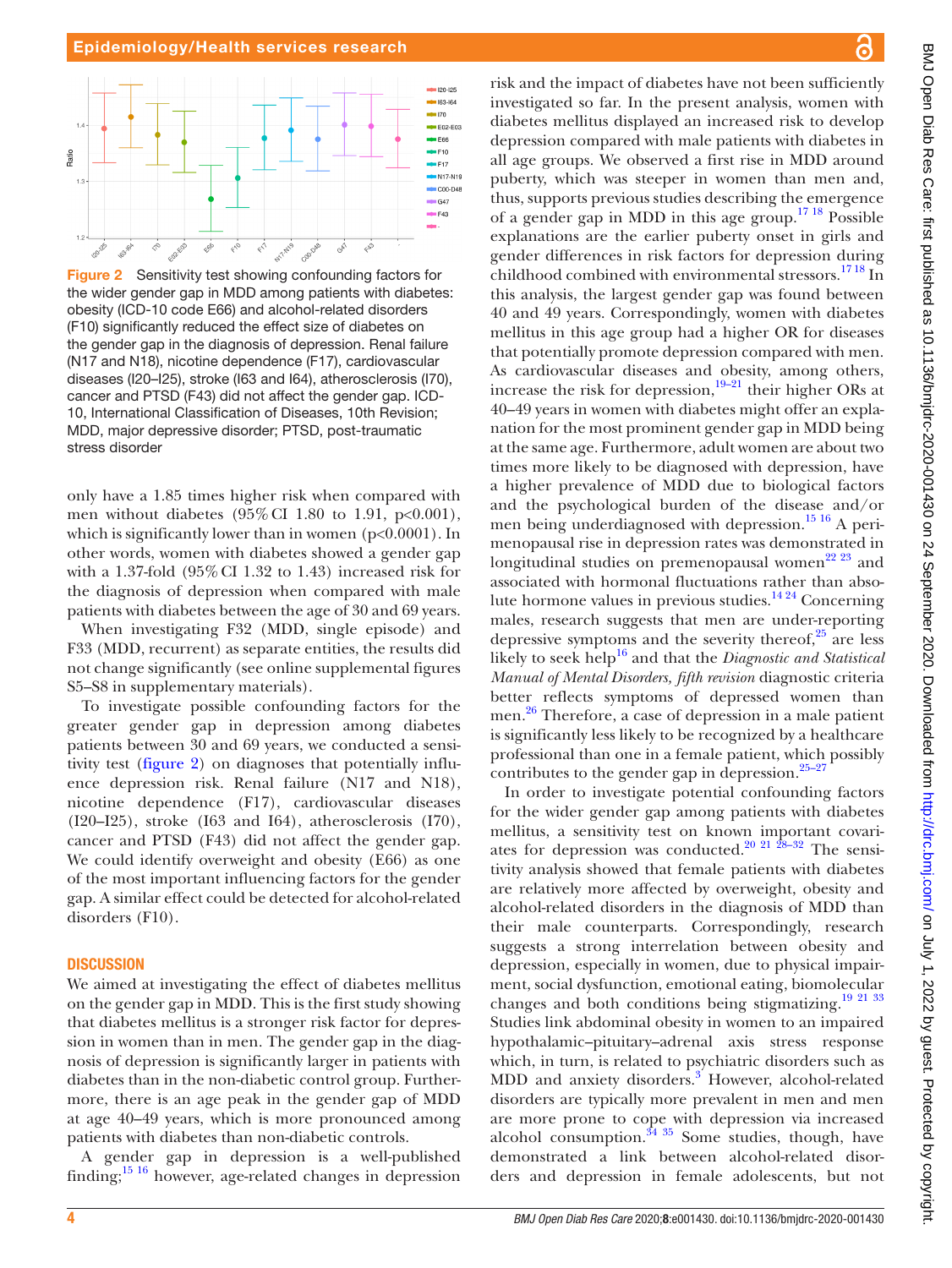males[.36–38](#page-5-14) This gender-specific association is believed to decrease with  $age^{36}$  $age^{36}$  $age^{36}$ ; however, gender differences in alcohol-related disorders and MDD remain unclear.<sup>[39](#page-5-15)</sup> Furthermore, literature suggests a similar influence of PTSD on type 2 diabetes mellitus like  $MDD<sup>40</sup>$  $MDD<sup>40</sup>$  $MDD<sup>40</sup>$ ; however, PTSD did not significantly impact our results according to the sensitivity analysis. Other potential influencing factors for a wider gender gap in patients with diabetes include women being psychologically more affected by diabetes distress.[41–43](#page-5-17) Furthermore, it has been reported in previous studies that the frequency of doctor visits increases the probability of being diagnosed with depres-sion.<sup>[44](#page-5-18)</sup> Men are known to visit the doctor less often, possibly resulting in an underdiagnosis of depression in male patients.<sup>26</sup>  $45-47$  This effect might be even more prominent in a multimorbid condition such as diabetes mellitus, which requires an increased amount of medical care. Along these lines, we observed that female patients with diabetes have more hospital diagnoses and hospital days than men with diabetes in our cohort.

There are limitations and strengths to this study. We had access to hospital diagnoses of the whole Austrian population from 1997 to 2014, which is a large dataset with a high number of patients. However, due to the character of the dataset, outpatient visits were not recorded. Patients had to have been admitted to a hospital due to diabetes mellitus or any other disease at least once to be included in the analysis. A clear distinction between effects of a single episode (F32) compared with recurring depression (F33) on diabetes mellitus risk is hardly possible in this dataset. Both can only be analyzed as categorical diagnoses due to the cross-sectional nature of the data, which does not account for longitudinal changes or disease progression. Furthermore, data on glycemic control and medication would have opened possibilities to distinguish between patients with poor or good glycemic control and its potential effects on mental health.

In conclusion, diabetes mellitus appears to be a stronger risk factor for the diagnosis of MDD in women than in men. Obesity, overweight and alcohol-related disorders are more potent moderators of MDD risk in female than male diabetes patients. Therefore, we propose that highrisk patients such as overweight female patients with diabetes should be carefully assessed and monitored concerning their individual risk to develop depression.

#### **ETHICS**

We made secondary use of a research database of medical claims records that are safeguarded and maintained by the Main Association of Austrian Social Security Institutions (HVB) and where it has been ensured that no individual is identifiable. This is a consolidated research database that is only available to selected partners under a strict data protection policy. Use of the data takes place in agreement and cooperation with HVB. The data contain no names of individual patients or healthcare providers.

All unique identifiers including postal codes and date of birth have been removed. All team members working with the data have signed a confidentiality agreement and declaration of commitment ensuring that research will be undertaken in accordance with the applicable data protection regulations. A security clearance for this database signed by the legal department of the Medical University of Vienna stating that individuals are identifiable can be provided on request from the corresponding author.

#### Author affiliations

<sup>1</sup>Department of Medicine III, Endocrinology and Metabolism, Medical University of Vienna, Wien, Austria

<sup>2</sup>Section for Science of Complex Systems, Medical University of Vienna, Vienna, Austria

<sup>3</sup> Complexity Science Hub Vienna, Vienna, Austria

4 Department of Psychiatry and Psychotherapy, Division of Social Psychiatry, Medical University of Vienna, Vienna, Austria

5 Gender Institute, Gars am Kamp, Austria

Contributors CD wrote the manuscript and researched data. ED researched data, compiled graphs and tables, reviewed/edited the manuscript. ML contributed to the methods and reviewed/edited the manuscript LK-T contributed to the discussion and reviewed the manuscript. PK researched data and reviewed/edited the manuscript. AK contributed to the discussion and reviewed/edited the manuscript AK-W contributed to the discussion and reviewed/edited the manuscript. AK-W is the guarantor of this work and, as such, had full access to all the data in the study and takes responsibility for the integrity of the data and the accuracy of the data analysis.

Funding Funding was received from the WWTF – Vienna Science and Technology Fund (MA16-045).

Competing interests None declared.

Patient consent for publication Not required.

Provenance and peer review Not commissioned; externally peer reviewed.

Data availability statement Data are available on reasonable request. All data relevant to the study are included in the article or uploaded as supplementary information. The analysis is based on secondary use of a research database of medical claims records, which is safeguarded and maintained by the Austrian National Institute for Public Health (GÖG).This is a consolidated research database that is only accessible for selected partners under a strict data protection policy. Use of the data takes place in agreement and cooperation with the GÖG.

Open access This is an open access article distributed in accordance with the Creative Commons Attribution Non Commercial (CC BY-NC 4.0) license, which permits others to distribute, remix, adapt, build upon this work non-commercially, and license their derivative works on different terms, provided the original work is properly cited, appropriate credit is given, any changes made indicated, and the use is non-commercial. See:<http://creativecommons.org/licenses/by-nc/4.0/>.

#### ORCID iD

Alexandra Kautzky-Willer <http://orcid.org/0000-0002-3520-4105>

#### **REFERENCES**

- <span id="page-4-0"></span>1 World Health Organization. Global status report on noncommunicable diseases 2014 - Global Target 7: Halth the rise in diabetes and obesity, 2014. Available: [http://www.who.int/nmh/](http://www.who.int/nmh/publications/ncd-status-report-2014/en/) [publications/ncd-status-report-2014/en/](http://www.who.int/nmh/publications/ncd-status-report-2014/en/)
- <span id="page-4-1"></span>2 Wild S, Roglic G, Green A, *et al*. Global prevalence of diabetes: estimates for the year 2000 and projections for 2030. *[Diabetes Care](http://dx.doi.org/10.2337/diacare.27.5.1047)* 2004;27:1047–53.
- <span id="page-4-3"></span>3 Kautzky-Willer A, Harreiter J, Pacini G. Sex and gender differences in risk, pathophysiology and complications of type 2 diabetes mellitus. *[Endocr Rev](http://dx.doi.org/10.1210/er.2015-1137)* 2016;37:278–316.
- <span id="page-4-2"></span>4 Naicker K, Johnson JA, Skogen JC, *et al*. Type 2 diabetes and comorbid symptoms of depression and anxiety: longitudinal associations with mortality risk. *[Diabetes Care](http://dx.doi.org/10.2337/dc16-2018)* 2017;40:352–8.